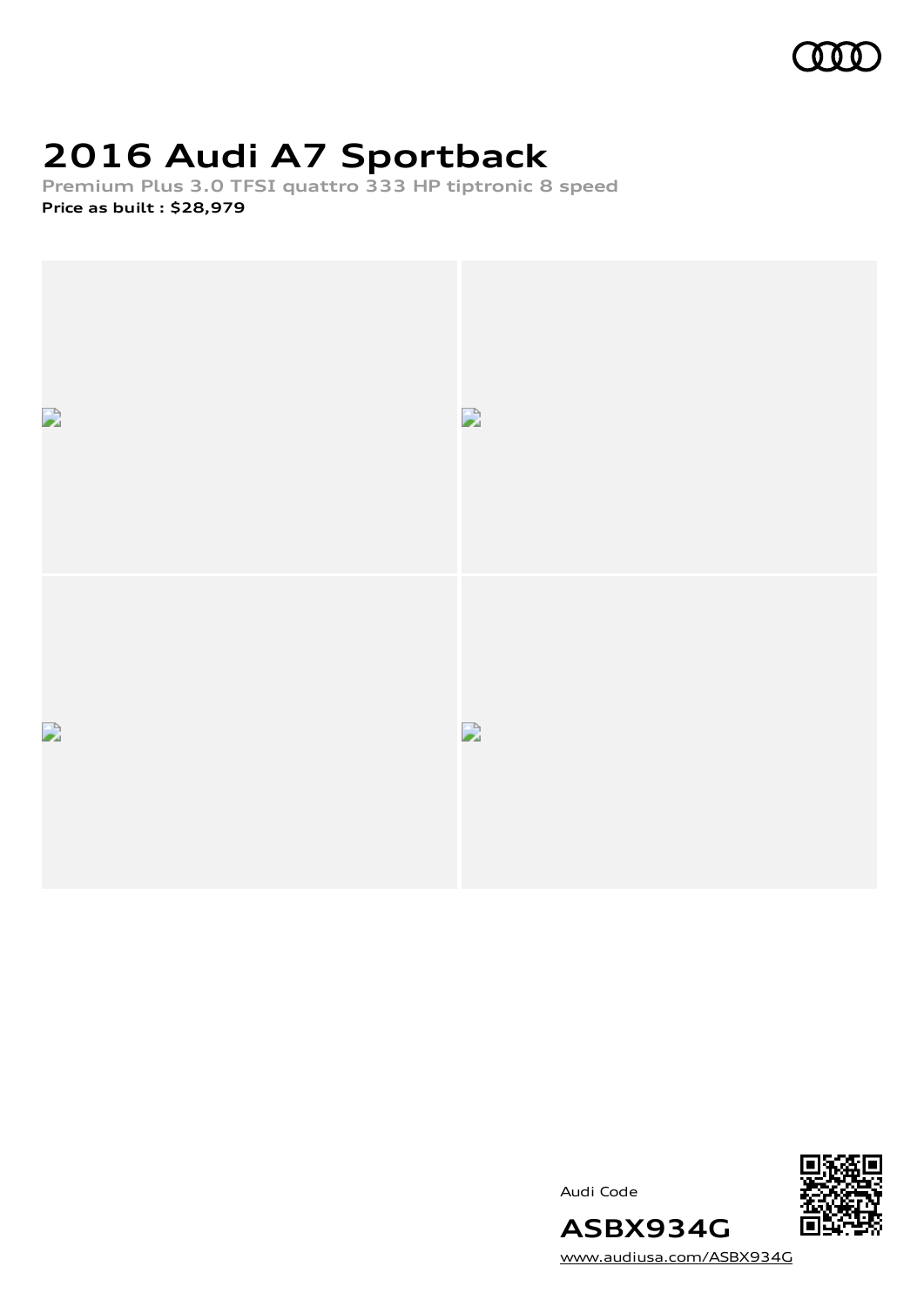## **Summary**

### **Audi 2016 Audi A7 Sportback**

Premium Plus 3.0 TFSI quattro 333 HP tiptronic 8 speed

**Price as buil[t](#page-10-0)** \$28,979

#### **Exterior colour**

Mythos Black metallic

### $\overline{\phantom{a}}$

### **Further Information**

| Warranty        |              |
|-----------------|--------------|
|                 | N٥           |
| Mileage         | 90,508 miles |
| Type of vehicle | Used car     |

### **Interior colour**

| Seats     | black        |
|-----------|--------------|
| Dashboard | black        |
| Carpet    | black        |
| Headliner | lunar silver |

### **Technical Specifications**

| Engine type                  | Six-cylinder                                  |
|------------------------------|-----------------------------------------------|
| stroke                       | Displacement/Bore and 2,995/84.5 x 89.0 cc/mm |
| Max. output                  | 245 (333)/5300-6500 HP                        |
| Torque                       | 325 @ 2,900 - 5,300 lb-ft@rpm                 |
| Top track speed              | 130 mph mph                                   |
| Acceleration (0 - 60<br>mph) | 5.2 sec. seconds                              |
| Recommended fuel             | Premium                                       |

#### **Audi Code** ASBX934G

**Your configuration on www.audiusa.com** [www.audiusa.com/ASBX934G](https://www.audiusa.com/ASBX934G)

**Commission number** c7cf259d0a0e09b0652d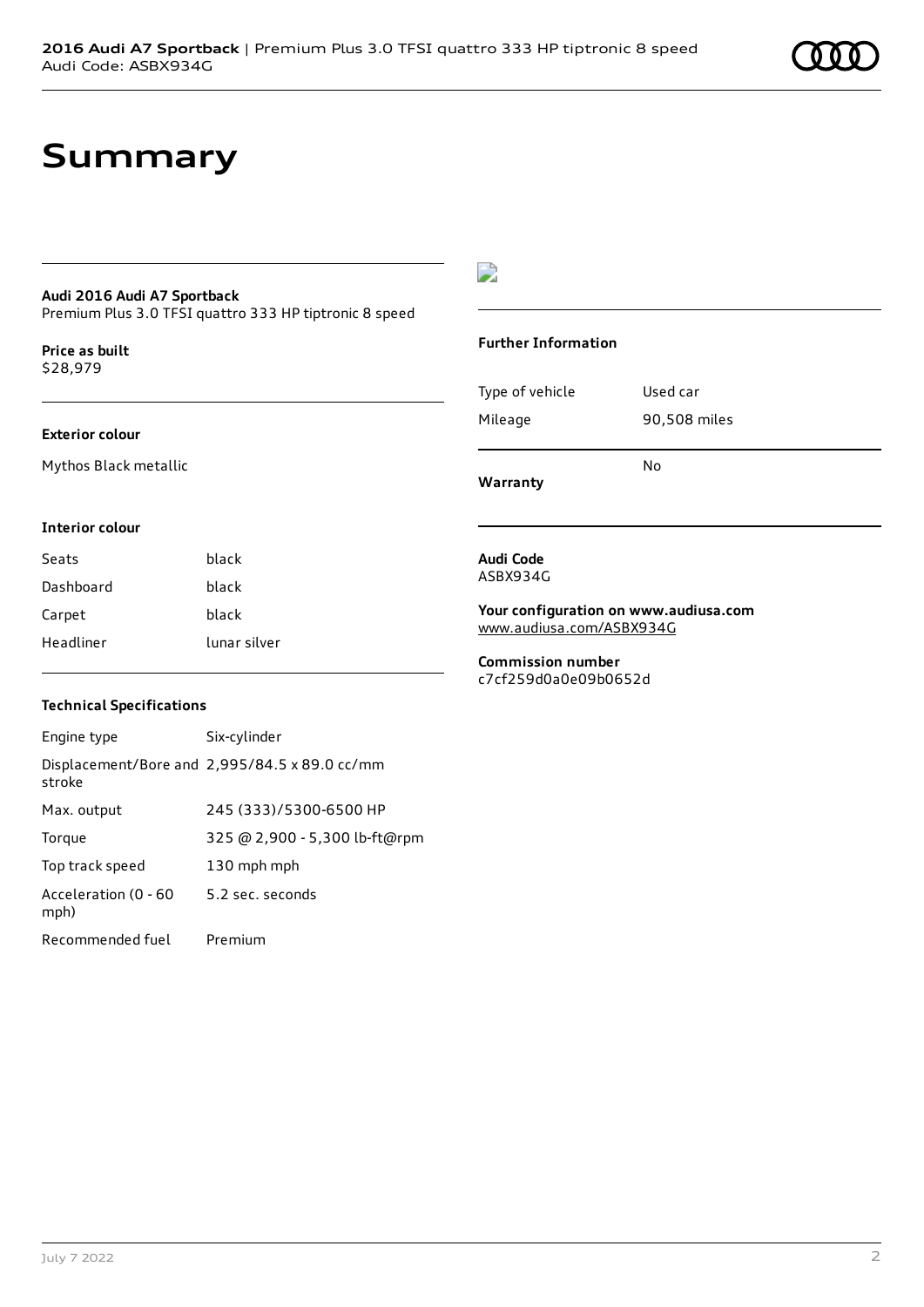## **Equipment**

Mythos Black metallic

20" 265/35 all-season tires

20" 5-spoke-W design contrast Gray wheels

Cold Weather package

Black cloth headliner

Three-spoke heated multifunction steering wheel with shift paddles

Heated rear seats

BOSE Surround Sound System









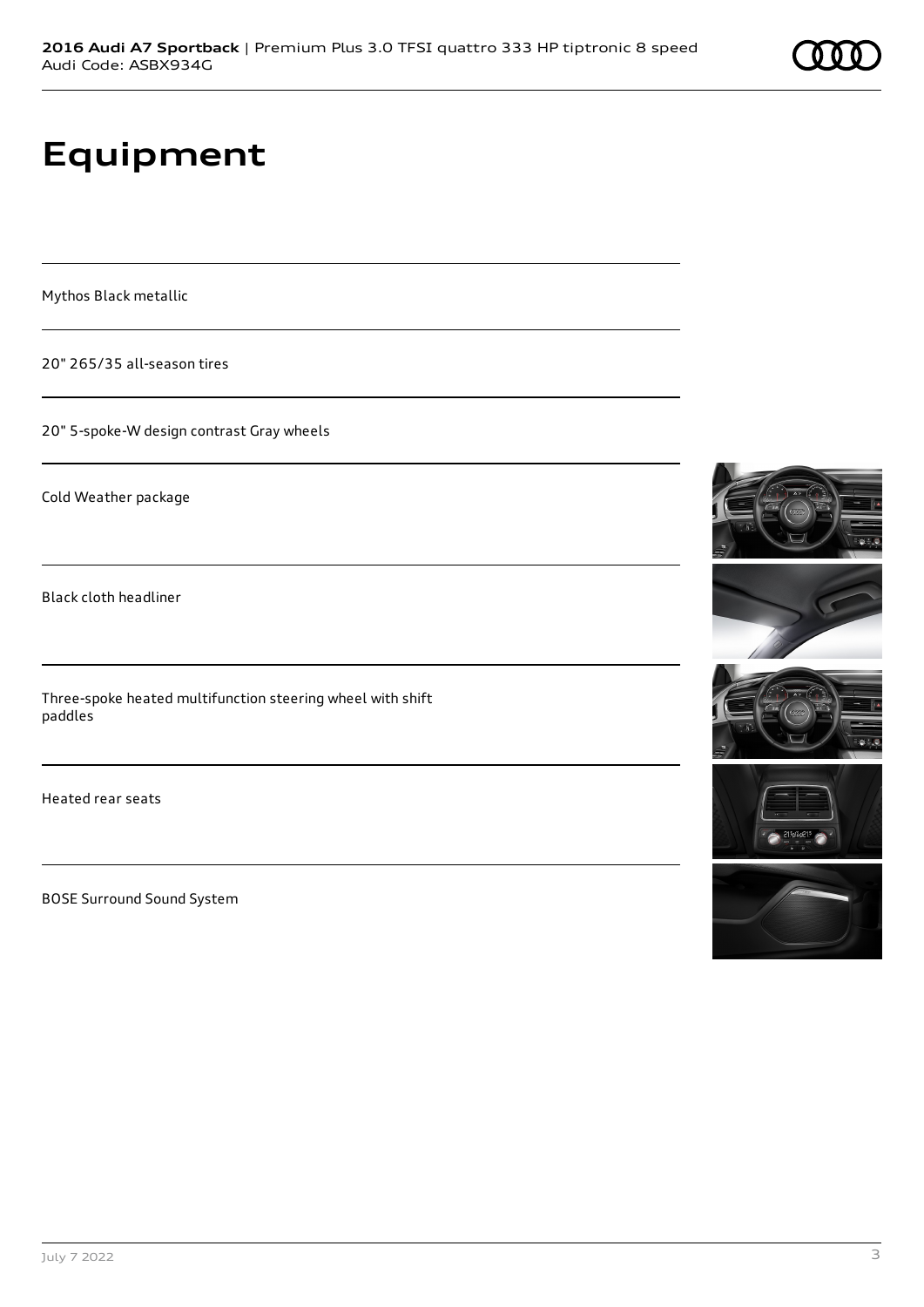## **Standard features**

## **Safety and Security**

| 4UH | Driver and front-passenger advanced airbags<br>and knee airbags                   |
|-----|-----------------------------------------------------------------------------------|
| 1AS | Electronic stabilisation program ESP                                              |
| UH1 | Electromechanical parking brake                                                   |
| 8T1 | Cruise control with coast, resume and<br>accelerate features                      |
| VC2 | Garage door opener (HomeLink®)                                                    |
| 6Y2 | Top speed electronically limited to 155 mph                                       |
| QZ7 | Electromechanical power steering                                                  |
| 7K6 | Tire-pressure monitoring system                                                   |
| 4X3 | Head/thorax side airbags                                                          |
| 413 | Audi advanced key - keyless start, stop and<br>entry                              |
| 3B7 | ISOFIX child seat mounting and Top Tether<br>anchorage point for outer rear seats |
|     |                                                                                   |

### **Exterior**

| 0PO             | Dual exhaust outlets                                                               |
|-----------------|------------------------------------------------------------------------------------|
| 6XL             | Power-folding, power-adjustable, auto-<br>dimming, heated side mirrors with memory |
| 1S1             | Tool kit and car jack                                                              |
| 1 B A           | Dynamic suspension                                                                 |
| 512             | Adaptive rear spoiler                                                              |
| 8IT             | Full LED headlights                                                                |
| 803             | Automatic headlight leveling                                                       |
| 8SL             | LED taillights                                                                     |
| VW <sub>5</sub> | Acoustic glass                                                                     |
| 4ZB             | High-gloss package                                                                 |

## **Interior**

| QE1   | Storage nets in backs of front seats                                          |
|-------|-------------------------------------------------------------------------------|
| 3FE   | Electric slide/tilt sunroof with sun<br>screen/sunblind                       |
| 7M1   | Aluminum door sils                                                            |
| 9AQ   | Three-zone automatic climate control                                          |
| 416   | Auto-dimming interior rear view mirror                                        |
| 001   | Illumination for interior door handles, air<br>vent controls, front footwells |
| 2C7   | Steering wheel with electric tilt and axial<br>adjustment                     |
| 6E3   | Front center armrest                                                          |
| 7F9   | Leather gearshift knob                                                        |
| 4E9   | Power trunk open/close and hands-free<br>release                              |
| 3 N J | Five-seat configuration                                                       |
| 7HA   | Cloth interior on doors                                                       |
| N1F   | Leather seating surfaces                                                      |
| 7TI.  | Fine Grain Ash Natural Brown Wood inlays                                      |

### **Infotainment and Driver Assistance**

| UJ1             | MMI touch <sup>®</sup>                             |
|-----------------|----------------------------------------------------|
| 7X2             | Audi parking system with rear view camera          |
| 7W3             | Audi pre sense® rear                               |
| KA <sub>2</sub> | Rear view camera                                   |
| 9Q8             | Color driver information system                    |
| 7UG             | MMI <sup>®</sup> navigation plus with Audi connect |
| I8H             | MMI® radio                                         |
| 7Y1             | Audi side assist                                   |
|                 |                                                    |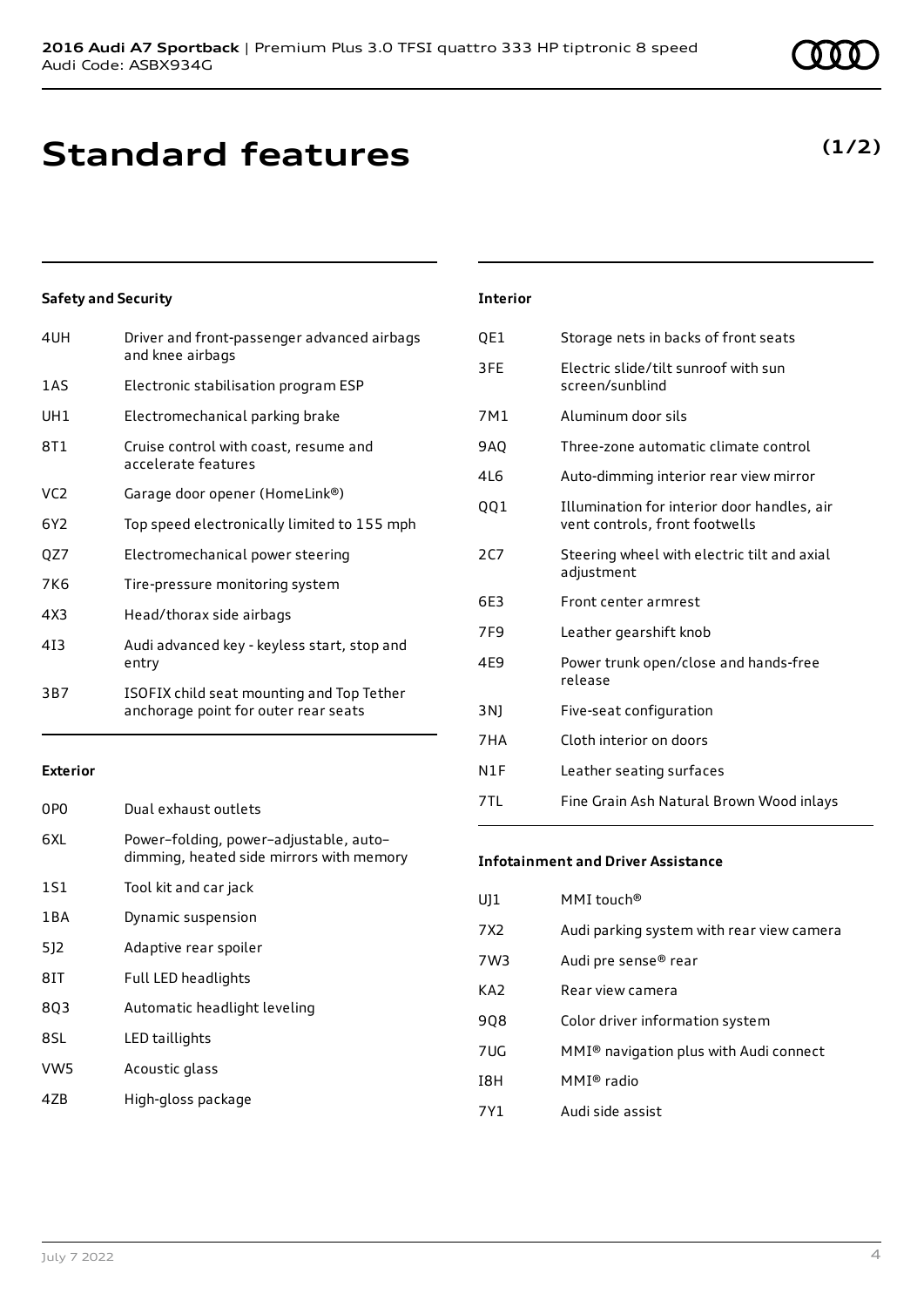## **Standard features**

**Infotainment and Driver Assistance**

- QV3 SiriusXM® Satellite Radio
- 9ZK Audi connect

**(2/2)**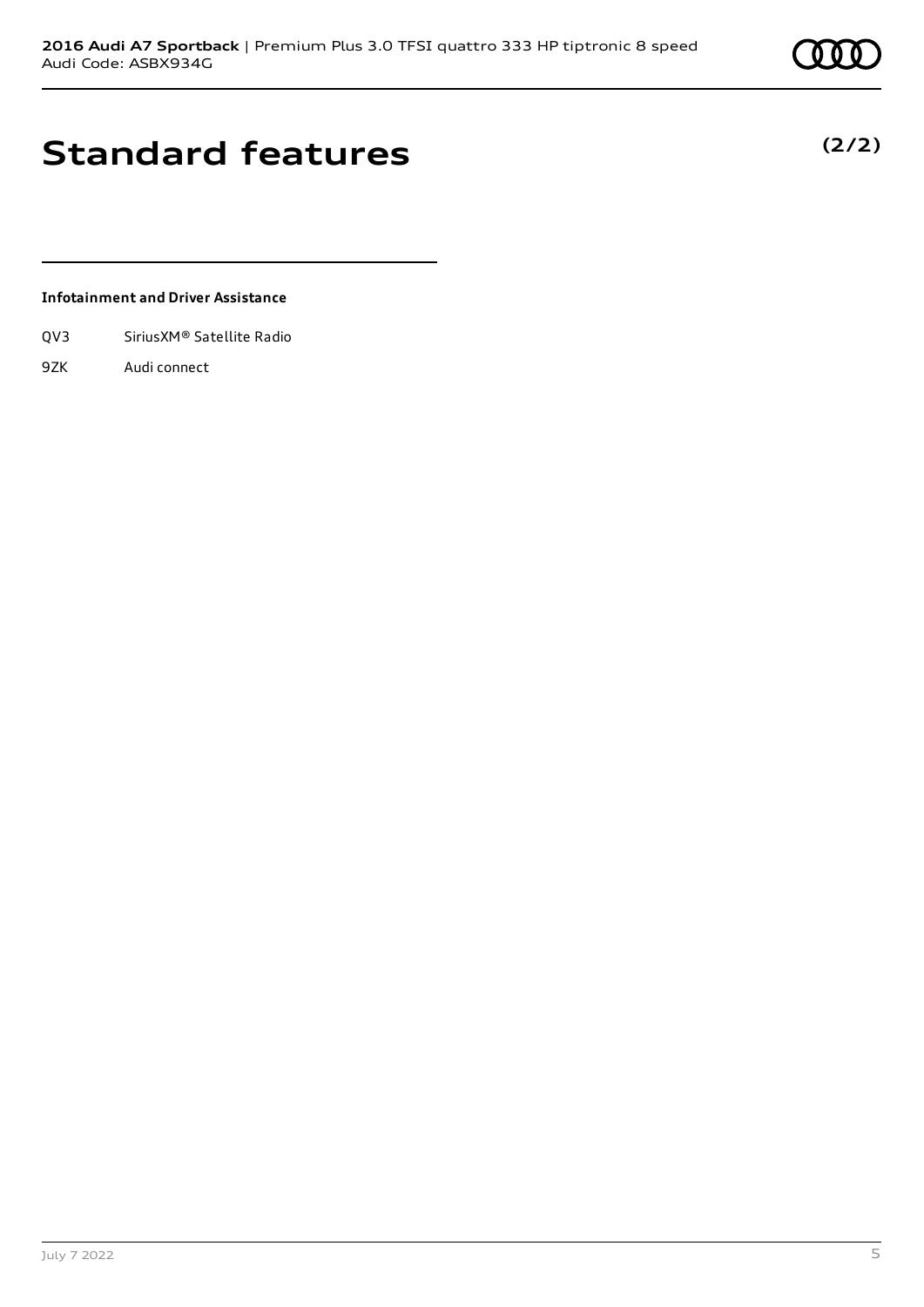## **Dealer remarks**

Clean CARFAX. Priced below KBB Fair Purchase Price! A7 Mythos Black Metallic 3.0T Premium Plus quattro 8- Speed Automatic with Tiptronic 3.0L V6 Turbocharged DOHC 24V ULEV II 333hp AUDI SIDE ASSIST, PANORAMIC SUNROOF, 20 INCH WHEELS, Auto tilt-away steering wheel, Auto-dimming Rear-View mirror, Black Cloth Headliner, Compass, Front reading lights, Garage door transmitter: HomeLink, Genuine wood console insert, Power door mirrors, Spoiler, Turn signal indicator mirrors.

20/30 City/Highway MPG

With approved credit for qualified purchasers. Vehicle pricing includes all offers and incentives. Sales tax, registration fees, dealer installed options, reconditioning costs, \$999 dealer fee and \$236.47 title fee not included in all vehicle prices shown and must be paid by the purchaser. While great effort is made to ensure the accuracy of the information on this site, errors do occur so please verify information with a customer service rep.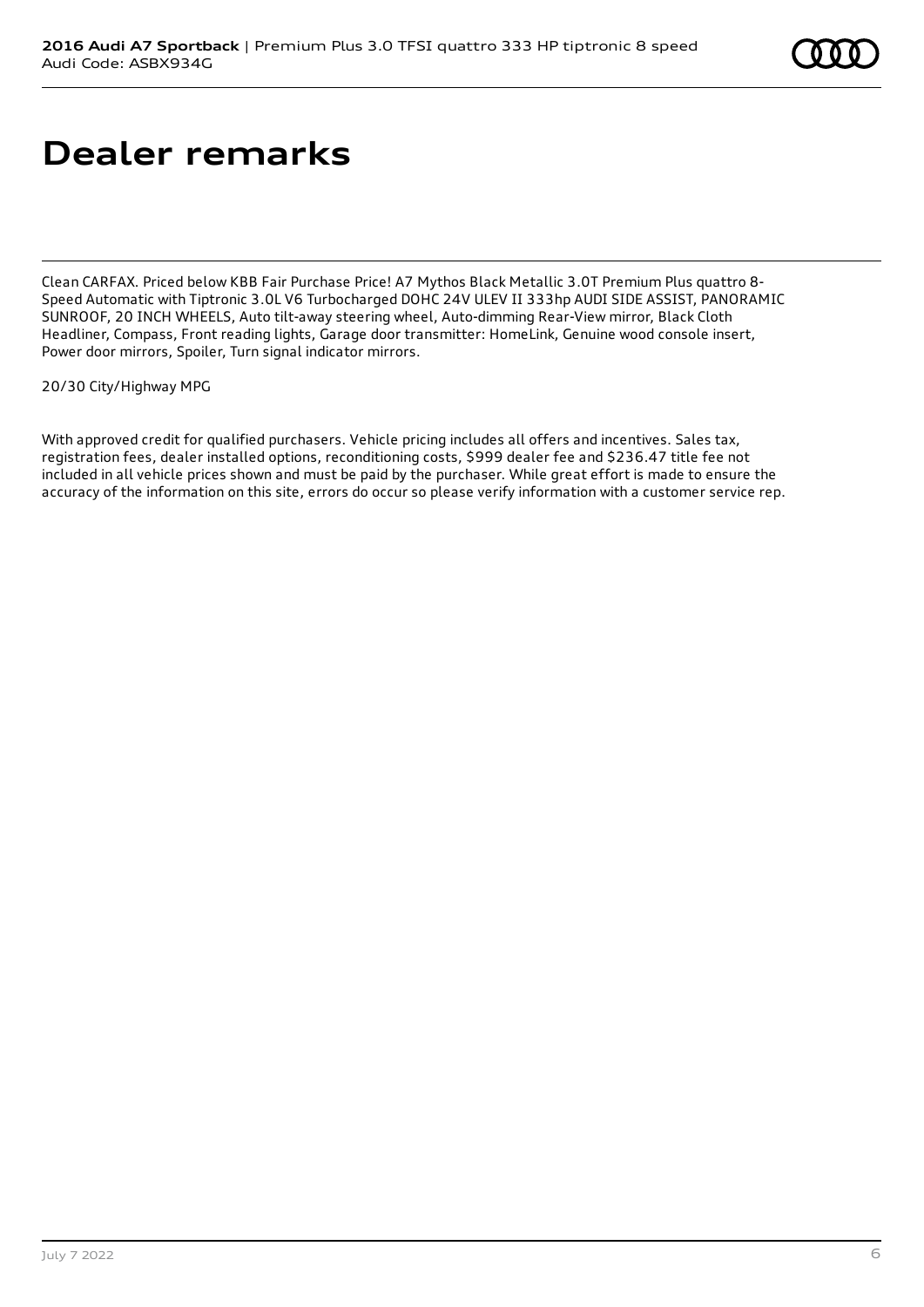

## **Technical Specifications**

## **Engineering | Performance**

| Engine type                                 | Six-cylinder                                  |
|---------------------------------------------|-----------------------------------------------|
| Acceleration (0 - 60<br>mph)                | 5.2 sec. seconds                              |
| Max. output                                 | 245 (333)/5300-6500 HP                        |
| Engine block                                | Aluminum-alloy                                |
| Induction/fuel injection Supercharged/TFSI® |                                               |
| Cylinder head                               | Aluminum-alloy                                |
| Max. output ps/hp                           | 333 @ 5,300 - 6,500 @ rpm                     |
| stroke                                      | Displacement/Bore and 2,995/84.5 x 89.0 cc/mm |
| Top track speed                             | 130 mph mph                                   |
| Torque                                      | 325 @ 2,900 - 5,300 lb-ft@rpm                 |
| Valvetrain                                  | 24-valve DOHC with variable valve<br>timing   |

### **Transmission | Drivetrain**

| Gear ratios: 8th         | 0.667                                                                                                      |
|--------------------------|------------------------------------------------------------------------------------------------------------|
| Gear ratios: 6th         | 1.000                                                                                                      |
| Gear ratios: 7th         | 0.839                                                                                                      |
| Gear ratios: Reverse     | 3.317                                                                                                      |
| Gear ratios: Final Drive | 2.848                                                                                                      |
| Gear ratios: 4th         | 1.667                                                                                                      |
|                          |                                                                                                            |
| Transmission             | Eight-speed Tiptronic <sup>®</sup> automatic<br>transmission with quattro <sup>®</sup> all-<br>wheel drive |
| Gear ratios: 5th         | 1.285                                                                                                      |
| Gear ratios: 2nd         | 3.143                                                                                                      |
| Gear ratios: 3rd         | 2.106                                                                                                      |

## **Steering** Steering type Electromechanical power steering system Turning diameter, curb-39.0 ft to-curb Steering ratio 15.9:1

#### **Suspension**

| Front axle | Five-link front suspension       |
|------------|----------------------------------|
| Rear axle  | Trapezoidal-link rear suspension |

### **Brakes**

| <b>Front brakes</b> | 14.0 (ventilated disc) in |
|---------------------|---------------------------|
| Rear brakes         | 13.0 (ventilated disc) in |

### **Body**

Material ultra® lightweight technology aluminum exterior body panels and a steel chassis

### **Warranty | Maintenance**

| Warranty    | 4-year/50,000-mile new vehicle<br>limited warranty                                       |
|-------------|------------------------------------------------------------------------------------------|
| Maintenance | 12-month/5,000-mile (whichever<br>occurs first) NO CHARGE first<br>scheduled maintenance |

## **(1/2)**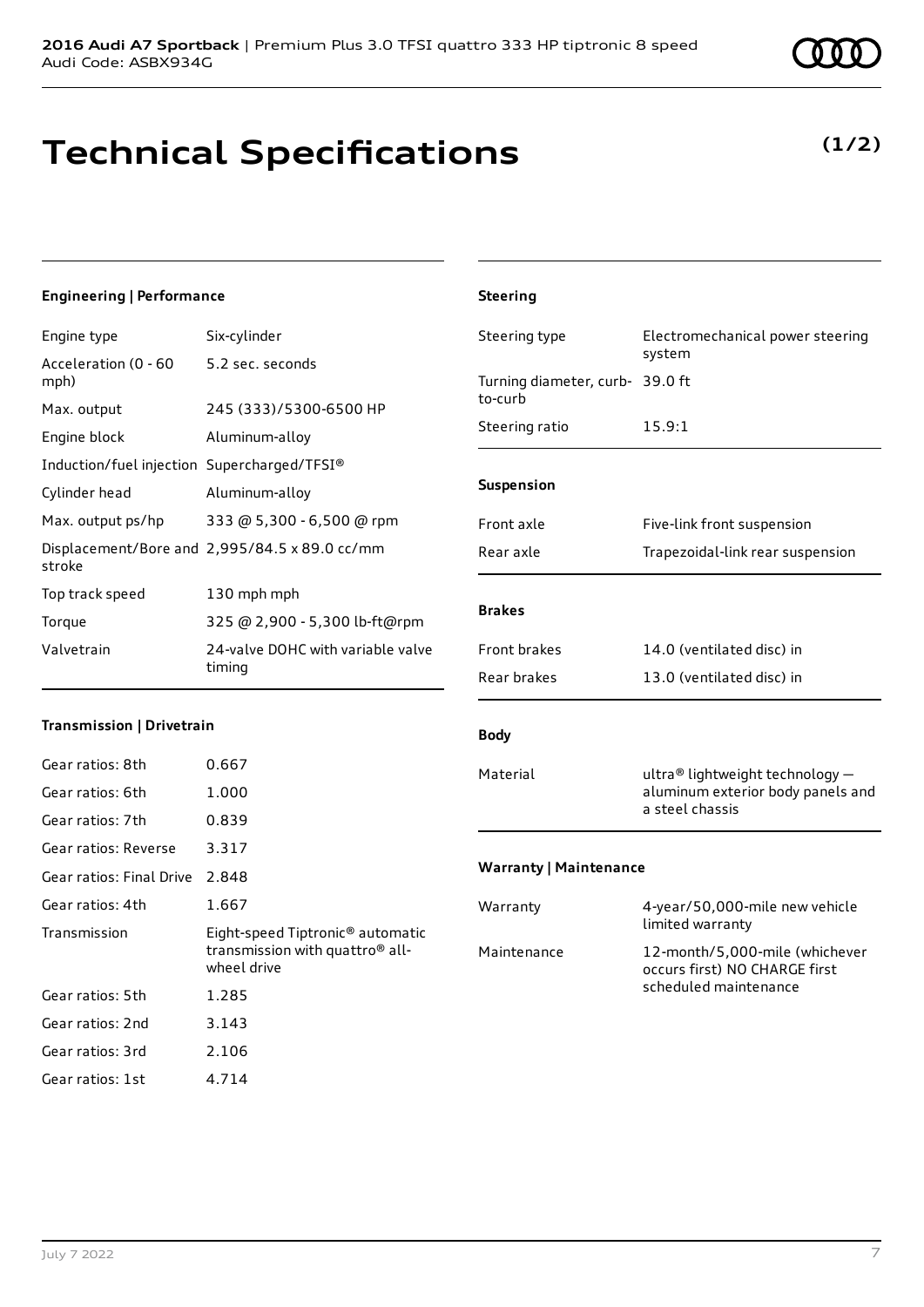## **Technical Specifications**

### **Exterior Measurements**

| Height                        | 55.9 in   |
|-------------------------------|-----------|
| Length                        | 196.2 in  |
| Wheelbase                     | 114.7 in  |
| Drag coefficient              | $0.28$ Cw |
| Overall width with<br>mirrors | 84.2 in   |
| Track rear                    | 64.4 in   |
| Track front                   | 64.7 in   |
| Curb weight                   | 4.288 lb  |

### **Interior measurements**

| Seating capacity                          | 5                 |
|-------------------------------------------|-------------------|
| Shoulder room, rear                       | 55.9 in           |
| Leg room, rear                            | 37.0 in           |
| Shoulder room, front                      | 57.2 in           |
| Head room, rear                           | 36.6 in           |
| Leg room, front                           | 41.3 in           |
| Head room, front                          | 36.9 in           |
| Cargo volume, rear<br>seatbacks up/folded | 24.5 cu ft, cu ft |

## **(2/2)**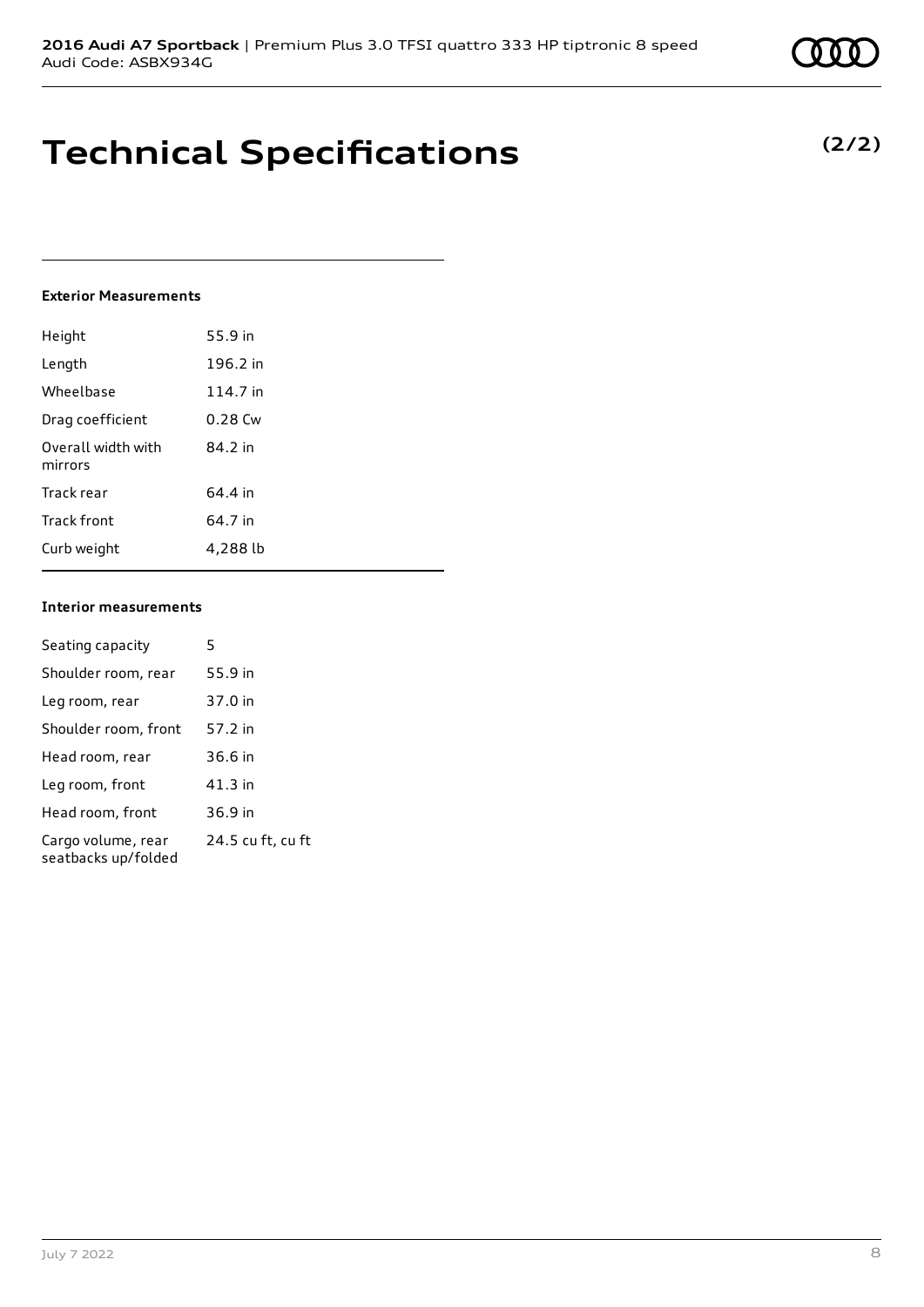

## **Consumption- and emission**

**Consumption by NEDC**

combined 24 mpg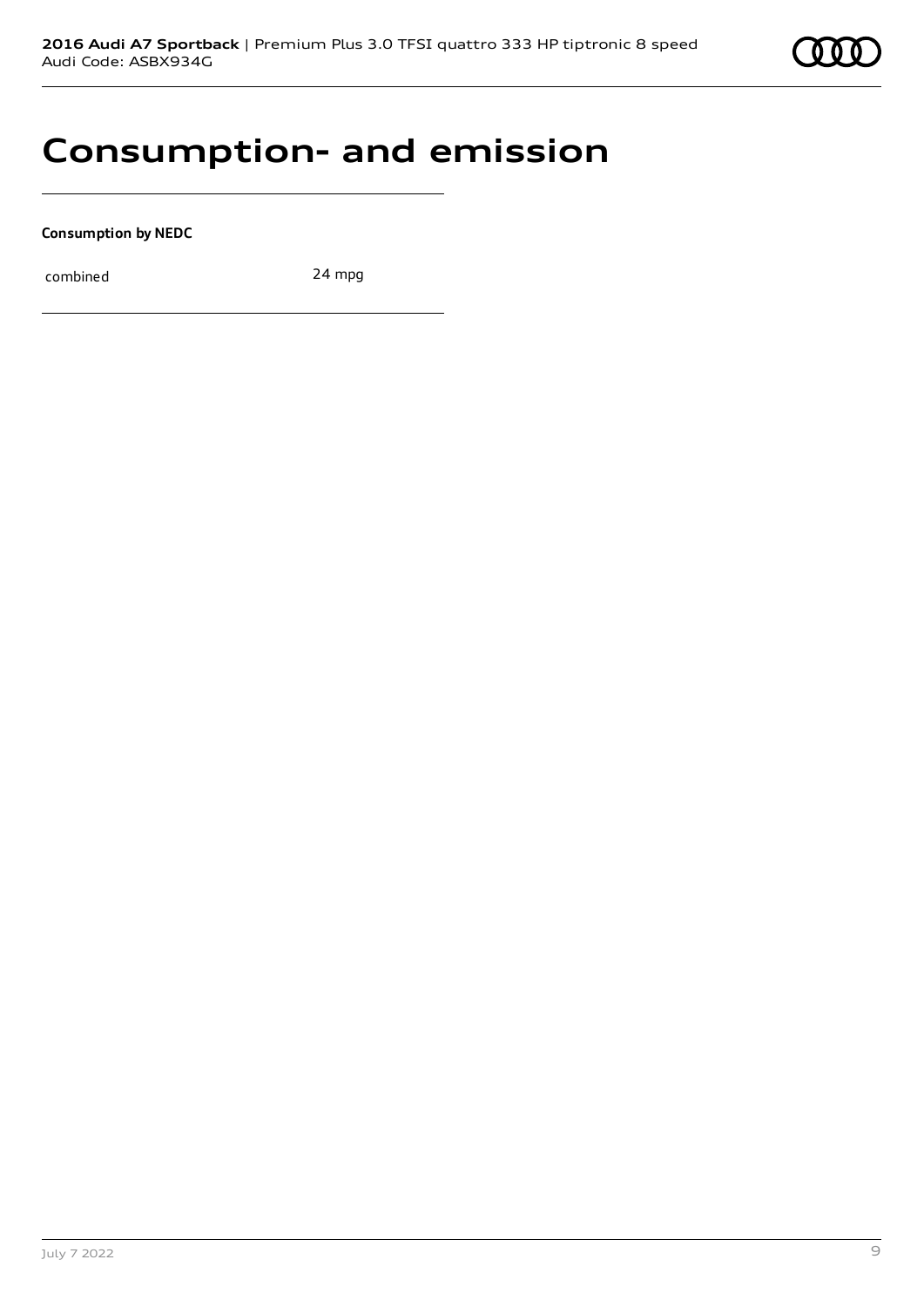

## **Contact**

Dealer **Audi Fort Lauderdale**

1200 N Federal Hwy 33304 Fort Lauderdale FL

Phone: 9545454650 FAX: 9545455586

www: [https://www.audifortlauderdale.com](https://www.audifortlauderdale.com/)